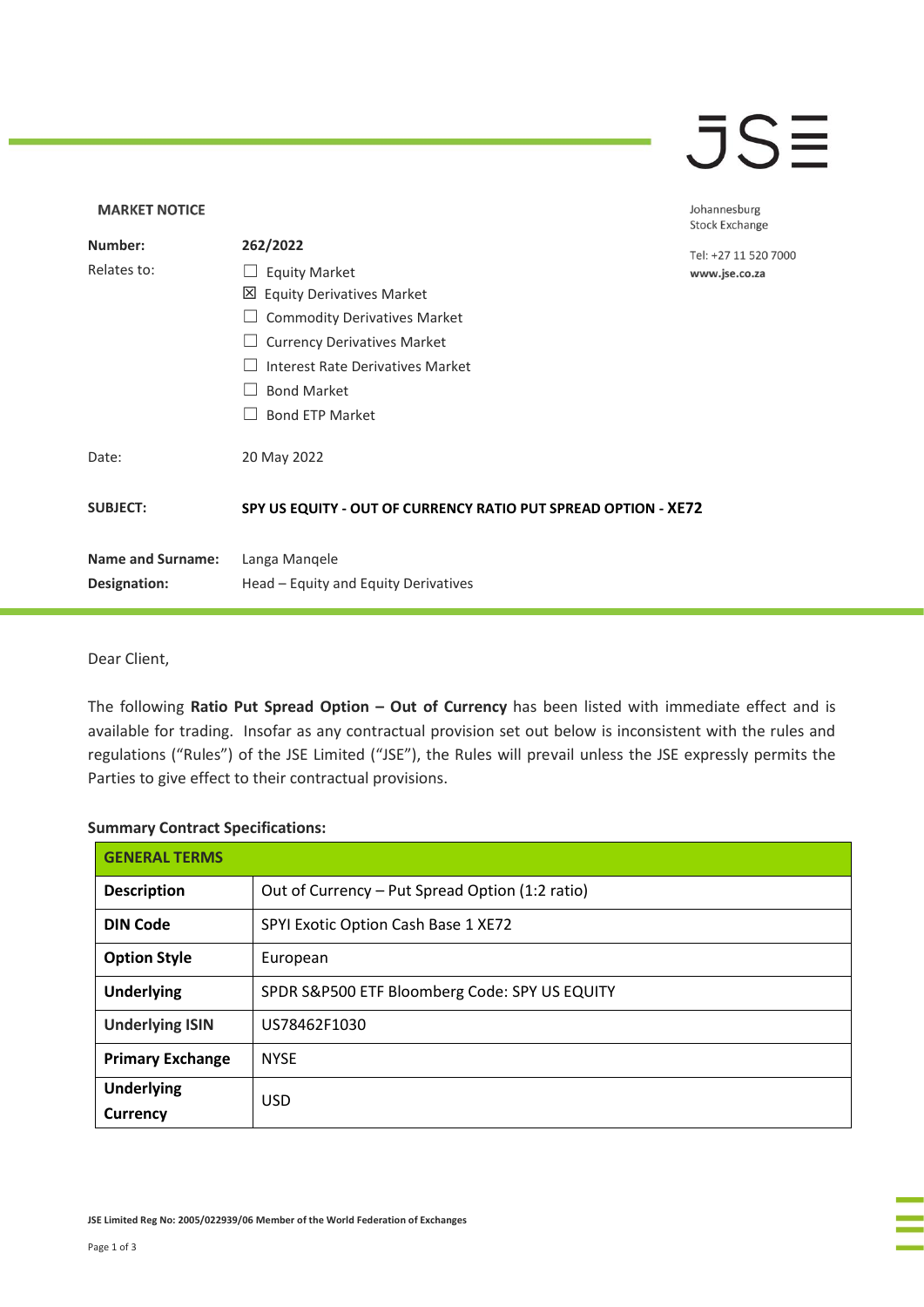# $JSE$

J,

| <b>Contract Size</b><br>(Multiplier)     | 1 (each option references 1 share)                                                                                                                                                                                      |  |
|------------------------------------------|-------------------------------------------------------------------------------------------------------------------------------------------------------------------------------------------------------------------------|--|
| <b>Expiration Date</b>                   | 19 September 2022 (Further expiration dates may be added upon request)                                                                                                                                                  |  |
| <b>Settlement Method</b>                 | <b>Cash Settled</b>                                                                                                                                                                                                     |  |
| <b>Minimum Price</b><br><b>Movement</b>  | ZAR 0.01                                                                                                                                                                                                                |  |
| <b>Quotations</b>                        | 0.00 (Two decimal places)                                                                                                                                                                                               |  |
| <b>TERMS &amp; CONDITIONS - OPTION 1</b> |                                                                                                                                                                                                                         |  |
| <b>Type</b>                              | Put                                                                                                                                                                                                                     |  |
| <b>Buyer</b>                             | The Long Party to the Can-Do Option                                                                                                                                                                                     |  |
| <b>Seller</b>                            | The Short Party to the Can-Do Option                                                                                                                                                                                    |  |
| <b>Strike Price</b>                      | USD 469.28                                                                                                                                                                                                              |  |
| <b>TERMS &amp; CONDITIONS - OPTION 2</b> |                                                                                                                                                                                                                         |  |
| <b>Type</b>                              | Put                                                                                                                                                                                                                     |  |
| <b>Buyer</b>                             | The Short Party to the Can-Do Option                                                                                                                                                                                    |  |
| <b>Seller</b>                            | The Long Party to the Can-Do Option                                                                                                                                                                                     |  |
| <b>Strike Price</b>                      | USD 360.00                                                                                                                                                                                                              |  |
| <b>TERMS &amp; CONDITIONS - OPTION 3</b> |                                                                                                                                                                                                                         |  |
| <b>Type</b>                              | Put                                                                                                                                                                                                                     |  |
| <b>Buyer</b>                             | The Short Party to the Can-Do Option                                                                                                                                                                                    |  |
| <b>Seller</b>                            | The Long Party to the Can-Do Option                                                                                                                                                                                     |  |
| <b>Strike Price</b>                      | USD 360.00                                                                                                                                                                                                              |  |
| <b>PROCEDURE FOR EXERCISE</b>            |                                                                                                                                                                                                                         |  |
| <b>Automatic Exercise</b>                | Applicable                                                                                                                                                                                                              |  |
| <b>Valuation and</b>                     | Official closing time as published by the Underlying Listed Exchange on the Final                                                                                                                                       |  |
| <b>Expiration Time</b>                   | <b>Valuation Date</b>                                                                                                                                                                                                   |  |
|                                          | Note: If the official closing time of the underlying exchange falls outside the JSE<br>trading hours, the contract will close-out on the following JSE business day using the<br>previous day's official closing price. |  |
| <b>Final Valuation</b><br>Date           | 16 September 2022                                                                                                                                                                                                       |  |